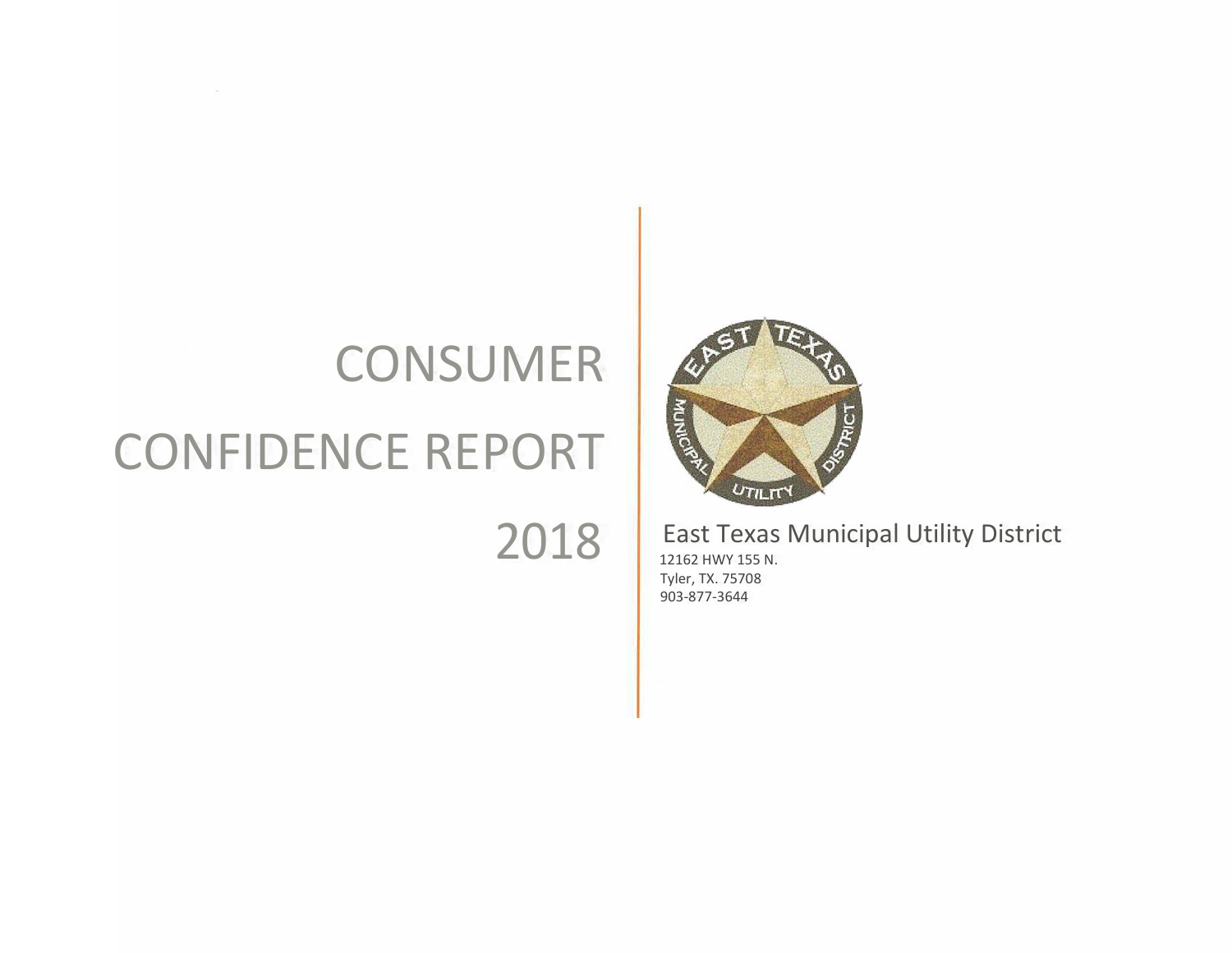# **2018 Consumer Confidence Report for Public Water System EAST TEXAS MUD OF SMITH COUNTY**

This is your water quality report for January 1 to December 31, 2018 For more information regarding this report contact:

EAST TEXAS MUD OF SMITH COUNTY provides ground water from Carrizo-Wilcox located in Smith County.

Name Lane Thompson

Phone \_\_\_\_\_\_\_\_\_\_\_\_\_\_\_\_\_\_\_\_\_\_\_\_\_\_\_\_\_\_\_\_\_\_\_\_\_\_\_\_\_ (903) 877-3644

Este reporte incluye información importante sobre el agua para tomar. Para asistencia en español, favor de llamar al telefono (903) 877-3644.

#### **Definitions and Abbreviations**

| Definitions and Abbreviations                      | The following tables contain scientific terms and measures, some of which may require explanation.                                                                                                                                                                      |
|----------------------------------------------------|-------------------------------------------------------------------------------------------------------------------------------------------------------------------------------------------------------------------------------------------------------------------------|
| Action Level:                                      | The concentration of a contaminant which, if exceeded, triggers treatment or other requirements which a water system must follow.                                                                                                                                       |
| Action Level Goal (ALG):                           | The level of a contaminant in drinking water below which there is no known or expected risk to health. ALGs allow for a margin of safety.                                                                                                                               |
| Avg:                                               | Regulatory compliance with some MCLs are based on running annual average of monthly samples.                                                                                                                                                                            |
| Level 1 Assessment:                                | A Level 1 assessment is a study of the water system to identify potential problems and determine (if possible) why total coliform bacteria have been found in our<br>water system.                                                                                      |
| Level 2 Assessment:                                | A Level 2 assessment is a very detailed study of the water system to identify potential problems and determine (if possible) why an E. coli MCL violation has occurred<br>and/or why total coliform bacteria have been found in our water system on multiple occasions. |
| Maximum Contaminant Level or MCL:                  | The highest level of a contaminant that is allowed in drinking water. MCLs are set as close to the MCLGs as feasible using the best available treatment technology.                                                                                                     |
| Maximum Contaminant Level Goal or MCLG:            | The level of a contaminant in drinking water below which there is no known or expected risk to health. MCLGs allow for a margin of safety.                                                                                                                              |
| Maximum residual disinfectant level or MRDL:       | The highest level of a disinfectant allowed in drinking water. There is convincing evidence that addition of a disinfectant is necessary for control of microbial<br>contaminants.                                                                                      |
| Maximum residual disinfectant level goal or MRDLG: | The level of a drinking water disinfectant below which there is no known or expected risk to health. MRDLGs do not reflect the benefits of the use of disinfectants to<br>control microbial contaminants.                                                               |
| MFL                                                | million fibers per liter (a measure of asbestos)                                                                                                                                                                                                                        |
| mrem:                                              | millirems per year (a measure of radiation absorbed by the body)                                                                                                                                                                                                        |
| na:                                                | not applicable.                                                                                                                                                                                                                                                         |
| <b>NTU</b>                                         | nephelometric turbidity units (a measure of turbidity)                                                                                                                                                                                                                  |
| pCi/L                                              | picocuries per liter (a measure of radioactivity)                                                                                                                                                                                                                       |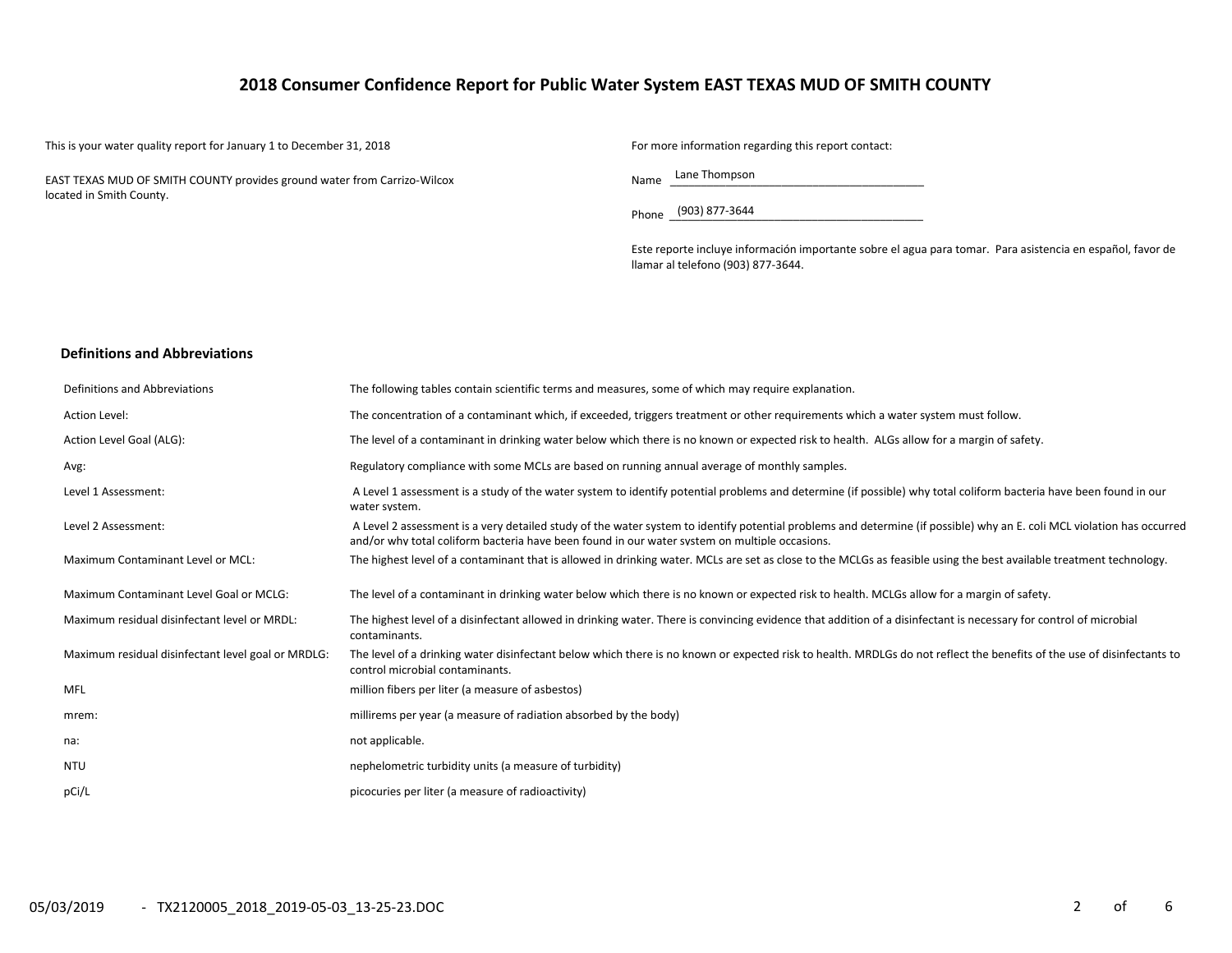#### **Definitions and Abbreviations**

| ppb:                       | micrograms per liter or parts per billion - or one ounce in 7,350,000 gallons of water. |
|----------------------------|-----------------------------------------------------------------------------------------|
| ppm:                       | milligrams per liter or parts per million - or one ounce in 7,350 gallons of water.     |
| ppq                        | parts per quadrillion, or picograms per liter (pg/L)                                    |
| ppt                        | parts per trillion, or nanograms per liter (ng/L)                                       |
| Treatment Technique or TT: | A required process intended to reduce the level of a contaminant in drinking water.     |

### **Information about your Drinking Water**

The sources of drinking water (both tap water and bottled water) include rivers, lakes, streams, ponds, reservoirs, springs, and wells. As water travels over the surface of the land or through the ground, it dissolves naturally-occurring minerals and, in some cases, radioactive material, and can pick up substances resulting from the presence of animals or from human activity.

Drinking water, including bottled water, may reasonably be expected to contain at least small amounts of some contaminants. The presence of contaminants does not necessarily indicate that water poses a health risk. More information about contaminants and potential health effects can be obtained by calling the EPAs Safe Drinking Water Hotline at (800) 426-4791.

Contaminants that may be present in source water include:

- Microbial contaminants, such as viruses and bacteria, which may come from sewage treatment plants, septic systems, agricultural livestock operations, and wildlife.

- Inorganic contaminants, such as salts and metals, which can be naturally-occurring or result from urban storm water runoff, industrial or domestic wastewater discharges, oil and gas production, mining, or farming.

- Pesticides and herbicides, which may come from a variety of sources such as agriculture, urban storm water runoff, and residential uses.

- Organic chemical contaminants, including synthetic and volatile organic chemicals, which are by-products of industrial processes and petroleum production, and can also come from gas stations, urban storm water runoff, and septic systems.

- Radioactive contaminants, which can be naturally-occurring or be the result of oil and gas production and mining activities.

In order to ensure that tap water is safe to drink, EPA prescribes regulations which limit the amount of certain contaminants in water provided by public water systems. FDA regulations establish limits for contaminants in bottled water which must provide the same protection for public health.

Contaminants may be found in drinking water that may cause taste, color, or odor problems. These types of problems are not necessarily causes for health concerns. For more information on taste, odor, or color of drinking water, please contact the system's business office.

You may be more vulnerable than the general population to certain microbial contaminants, such as Cryptosporidium, in drinking water. Infants, some elderly, or immunocompromised persons such as those undergoing chemotherapy for cancer; persons who have undergone organ transplants; those who are undergoing treatment with steroids; and people with HIV/AIDS or other immune system disorders, can be particularly at risk from infections. You should seek advice about drinking water from your physician or health care providers. Additional guidelines on appropriate means to lessen the risk of infection by Cryptosporidium are available from the Safe Drinking Water Hotline (800-426-4791).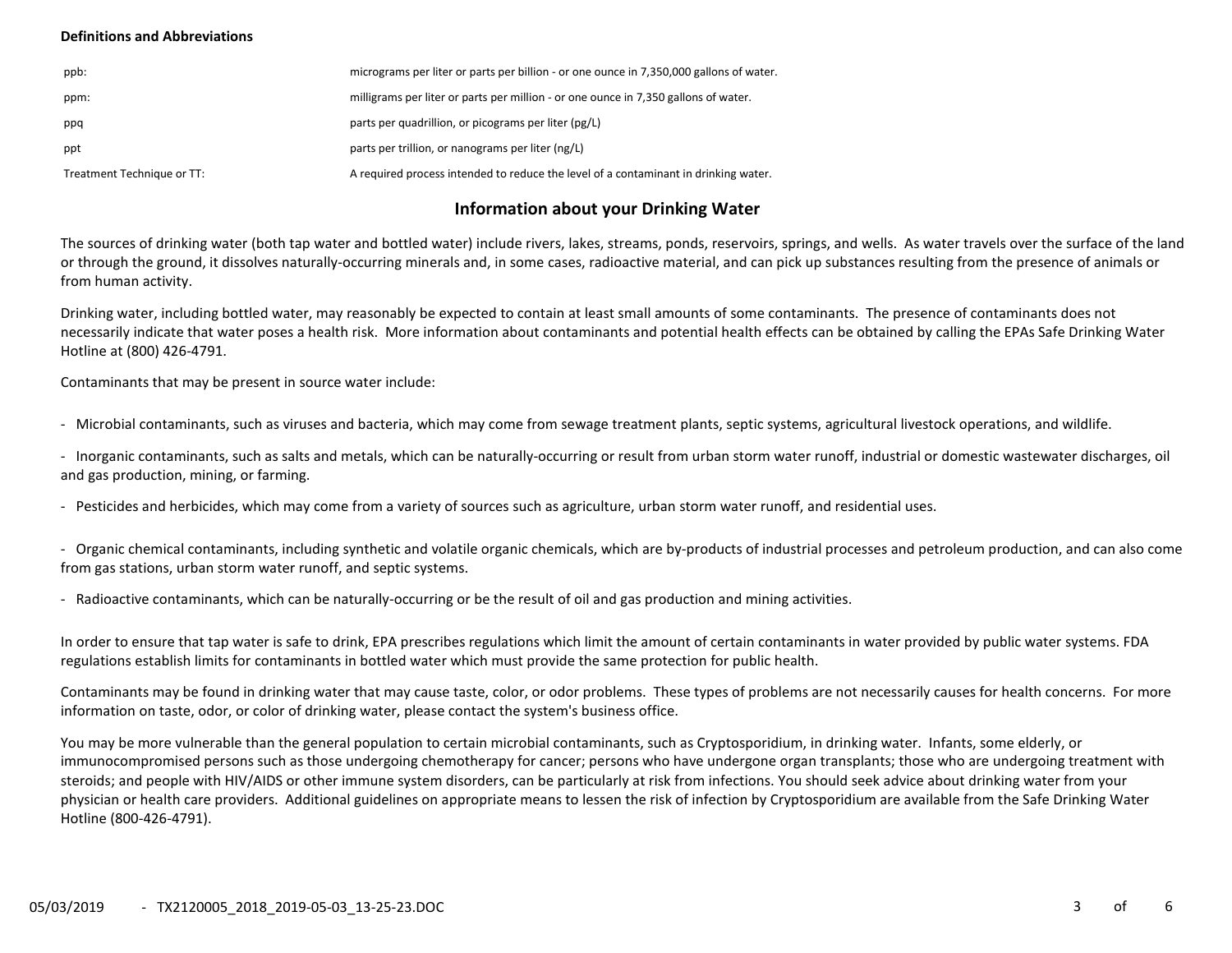If present, elevated levels of lead can cause serious health problems, especially for pregnant women and young children. Lead in drinking water is primarily from materials and components associated with service lines and home plumbing. We are responsible for providing high quality drinking water, but we cannot control the variety of materials used in plumbing components. When your water has been sitting for several hours, you can minimize the potential for lead exposure by flushing your tap for 30 seconds to 2 minutes before using water for drinking or cooking. If you are concerned about lead in your water, you may wish to have your water tested. Information on lead in drinking water, testing methods, and steps you can take to minimize exposure is available from the Safe Drinking Water Hotline or at http://www.epa.gov/safewater/lead.

#### **Information about Source Water**

'TCEQ completed an assessment of your source water, and results indicate that some of our sources are susceptible to certain contaminants. The sampling requirements for your water system is based on this susceptibility and previous sample data. Any detections of these contaminants will be found in this Consumer Confidence Report. For more information on source water assessments and protection efforts at our system contact Lane Thompson, 903-877-3644.'

#### **Coliform Bacteria**

| Maximum Contaminant<br>Level Goal | <b>Total Coliform</b><br>Maximum<br>Contaminant Level | Highest No. of Positive | Fecal Coliform or E. Coli<br>Maximum Contaminant Level or Fecal Coliform Samples | Total No. of Positive E. Coli | Violation | Likely Source of Contamination        |
|-----------------------------------|-------------------------------------------------------|-------------------------|----------------------------------------------------------------------------------|-------------------------------|-----------|---------------------------------------|
|                                   | 1 positive monthly<br>sample.                         |                         |                                                                                  |                               |           | Naturally present in the environment. |

\* Samples were immediately retested. Two samples sites from the distribution system originally came back positive. To maintain water quality, the water source was tested (all the wells) and the original site that failed pl stream from the failed sample site. All the of the second round of samples passed.

| <b>Lead and Copper</b> | <b>Date Sampled</b> | <b>MCLG</b> | <b>Action Level (AL)</b> | 90th Percentile | # Sites Over AL | Units | <b>Violation</b> | <b>Likely Source of Contamination</b>                                                                         |
|------------------------|---------------------|-------------|--------------------------|-----------------|-----------------|-------|------------------|---------------------------------------------------------------------------------------------------------------|
| Copper                 | 2018                | 1.3         | 1.3                      | 0.671           |                 | ppm   | N                | Erosion of natural deposits; Leaching from wood<br>preservatives; Corrosion of household plumbing<br>systems. |
| Lead                   | 2018                |             | 15                       | 8.13            |                 | ppb   | N                | Corrosion of household plumbing systems;<br>Erosion of natural deposits.                                      |

# **2018 Water Quality Test Results**

| <b>Disinfection By-Products</b> | <b>Collection Date</b> | <b>Highest Level</b><br><b>Detected</b> | Range of Individual<br><b>Samples</b> | <b>MCLG</b>              | <b>MCL</b> | Units | <b>Violation</b> | <b>Likely Source of Contamination</b>      |
|---------------------------------|------------------------|-----------------------------------------|---------------------------------------|--------------------------|------------|-------|------------------|--------------------------------------------|
| Haloacetic Acids (HAA5)         | 2018                   | 19                                      | $18.9 - 18.9$                         | No goal for the<br>total | 60         | ppb   |                  | By-product of drinking water disinfection. |

'\* The value in the Highest Level or Average Detected column is the highest average of all HAA5 sample results collected at a location over a year'

| Total Trihalomethanes (TTHM) | 2018 | $\sim$<br>- 33.8<br>0.ככ | No goal for the | 80 | ppt | By-product of drinking water disinfection. |
|------------------------------|------|--------------------------|-----------------|----|-----|--------------------------------------------|
|                              |      |                          | total           |    |     |                                            |

'\* The value in the Highest Level or Average Detected column is the highest average of all TTHM sample results collected at a location over a year'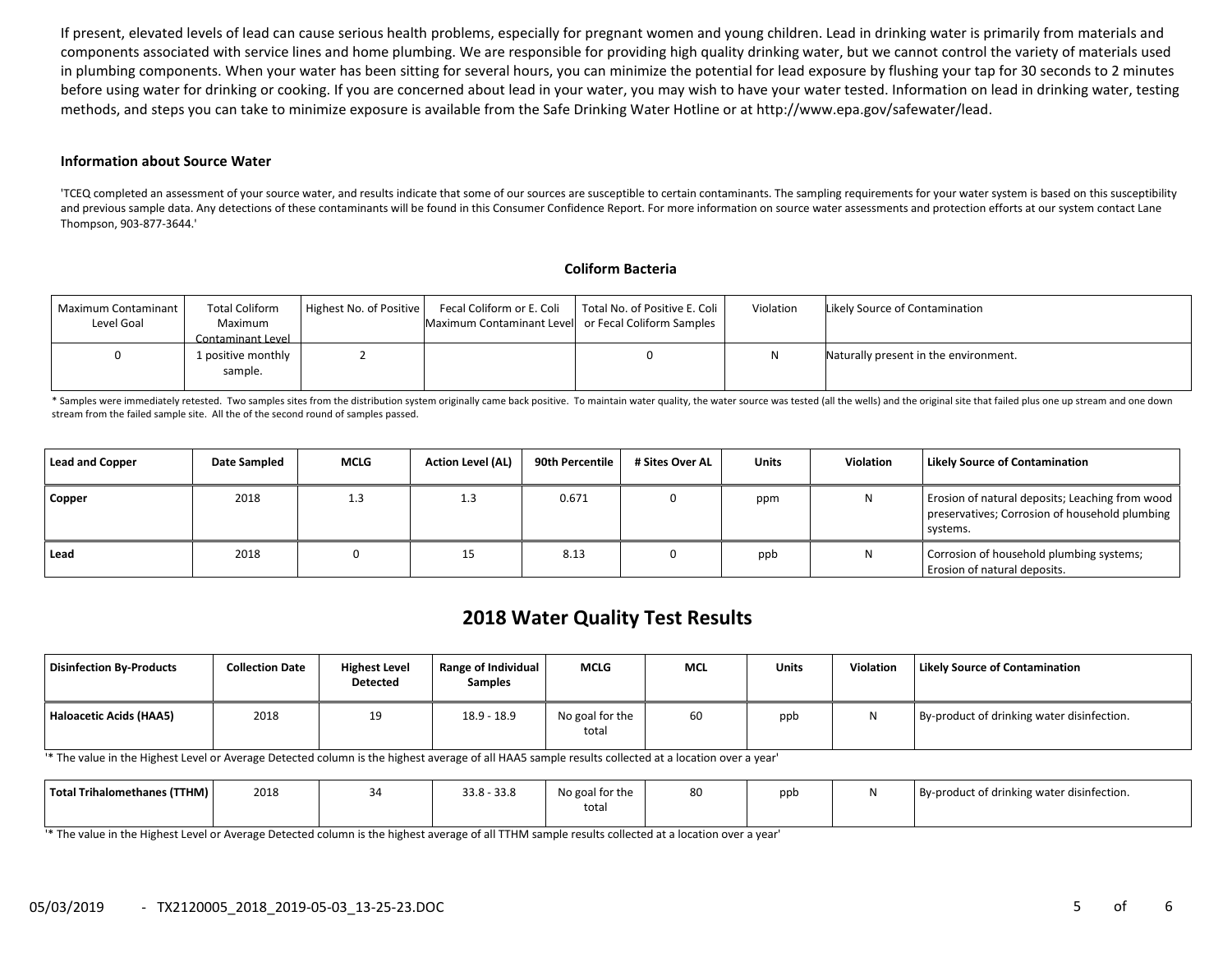| <b>Inorganic Contaminants</b>  | <b>Collection Date</b> | <b>Highest Level</b><br>Detected | <b>Range of Individual</b><br><b>Samples</b> | <b>MCLG</b> | <b>MCL</b> | <b>Units</b> | <b>Violation</b> | <b>Likely Source of Contamination</b>                                                                                            |
|--------------------------------|------------------------|----------------------------------|----------------------------------------------|-------------|------------|--------------|------------------|----------------------------------------------------------------------------------------------------------------------------------|
| Barium                         | 2018                   | 0.022                            | $0.022 - 0.022$                              |             |            | ppm          | N                | Discharge of drilling wastes; Discharge from metal<br>refineries; Erosion of natural deposits.                                   |
| Fluoride                       | 2018                   | 0.166                            | $0.166 - 0.166$                              |             | 4.0        | ppm          | N                | Erosion of natural deposits; Water additive which<br>promotes strong teeth; Discharge from fertilizer and<br>aluminum factories. |
| Nitrate [measured as Nitrogen] | 2018                   | 0.0417                           | $0.0417 - 0.0417$                            | 10          | 10         | ppm          | N                | Runoff from fertilizer use; Leaching from septic tanks,<br>sewage; Erosion of natural deposits.                                  |

| <b>Radioactive Contaminants</b> | <b>Collection Date</b> | <b>Highest Level</b><br><b>Detected</b> | Range of Individual<br><b>Samples</b> | <b>MCLG</b> | <b>MCL</b> | <b>Units</b> | Violation | <b>Likely Source of Contamination</b> |
|---------------------------------|------------------------|-----------------------------------------|---------------------------------------|-------------|------------|--------------|-----------|---------------------------------------|
| Combined Radium 226/228         | 2018                   | 1.5                                     | $1.5 - 1.5$                           | 0           |            | pCi/L        | N         | Erosion of natural deposits.          |

## **Disinfectant Residual**

| Disinfectant Residual | Year | Average Level | Range of Levels<br><b>Detected</b> | <b>MRDL</b> | <b>MRDLG</b> | Unit of Measure | Violation (Y/N) | Source in Drinking Water                 |
|-----------------------|------|---------------|------------------------------------|-------------|--------------|-----------------|-----------------|------------------------------------------|
| Chlorine              | 2018 | 1.55          | $3 - 4.0$<br>∪.ບ                   |             |              | ppm             |                 | Water additive used to control microbes. |